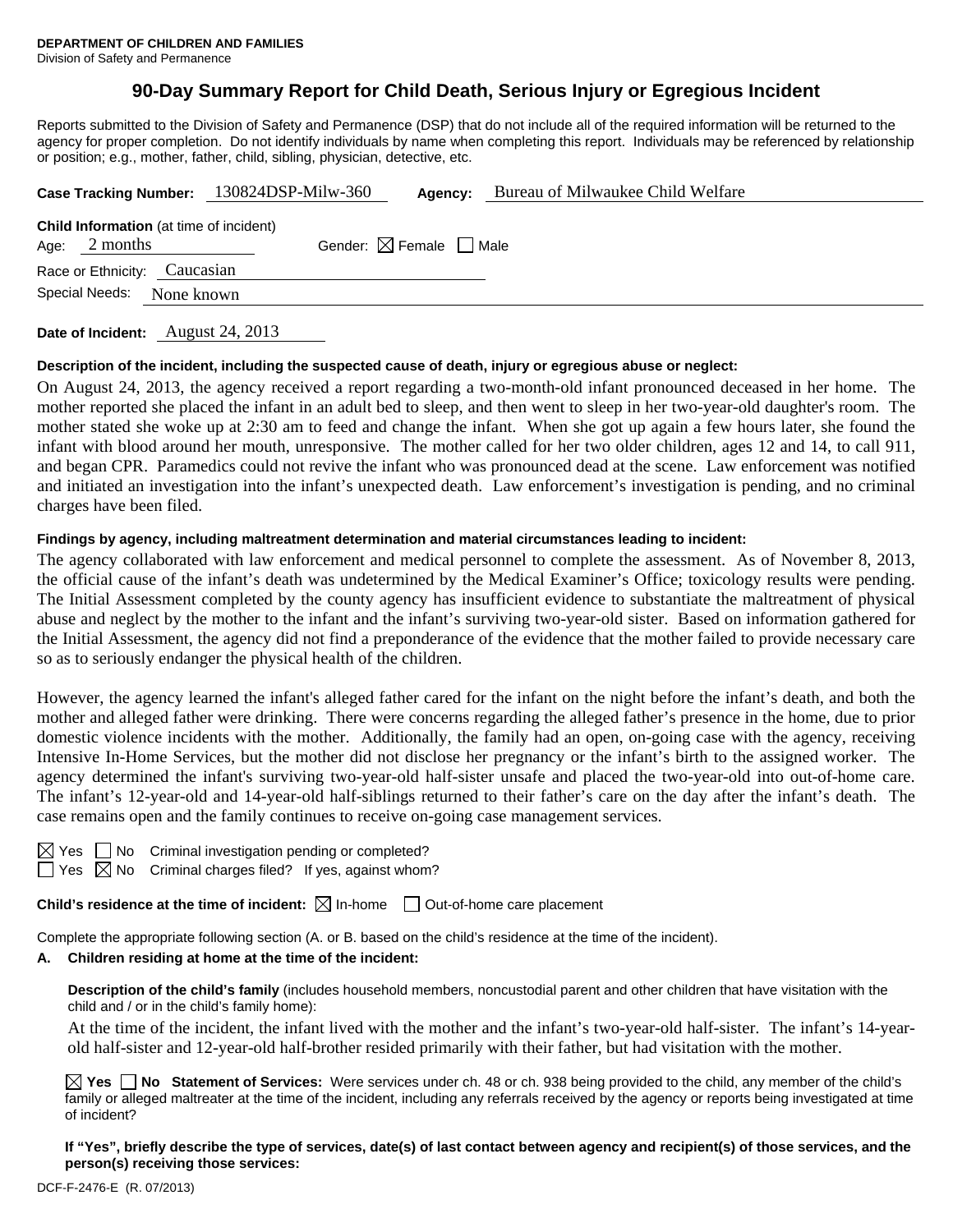The family was being provided Intensive In-Home Services at the time of the incident. The assigned worker's last contact with the mother was a telephone call on August 19, 2013 about scheduling a home visit. It was agreed they would speak again on August 27, 2013 to schedule a home visit for that week.

### **Summary of all involvement in services as adults under ch. 48 or ch. 938 by child's parents or alleged maltreater in the previous five years:** (Does not include the current incident.)

In August 2011, a petition was filed in juvenile court alleging the infant's now two-year-old sister was a Child in Need of Protection or Services. The agency opened the case for on-going case management services. The infant's sister returned to the mother's care on a Trial Reunification in February 2013, which transitioned to full reunification two months later. The case remained open and the family was receiving Intensive In-Home Services at the time of the infant's death.

#### **Summary of actions taken by the agency under ch. 48, including any investigation of a report or referrals to services involving the child, any member of the child's family living in this household and the child's parents and alleged maltreater.** (Does not include the current incident.)

(Note: Screened out reports listed in this section may include only the date of the report, screening decision, and if a referral to services occurred at Access. Reports that do not constitute a reasonable suspicion of maltreatment or a reason to believe that the child is threatened with harm are not required to be screened in for an initial assessment, and no further action is required by the agency.)

On 3/19/09, another agency screened in a report of physical abuse and neglect by the mother to the deceased infant's sevenyear-old (now 12-year-old) and 10-year-old (now 14-year-old) half-siblings. An assessment was completed by the other agency. The allegation of physical abuse was unsubstantiated as there were no injuries found. The allegation of neglect was unsubstantiated as the children were not endangered and there was a protective adult in the home. The family was referred to community resources and the case was closed.

On 7/23/11, the agency screened in a report alleging physical abuse to the infant's six-month-old (now two-year-old) sister by their alleged father during a domestic violence incident. On 8/09/11 another report alleging neglect to the six-month-old (now two-year-old) sister by the parents was screened out and the initial assessment worker was made aware of the referral. The allegation of physical abuse in the 7/23/11 report was unsubstantiated, as there was no evidence of inflicted injury found by medical professionals. Neglect to the infant's sister by the mother was substantiated, as the mother failed to provide adequate supervision and care for her child's special needs. The infant's sister was determined unsafe and placed into out-of home care. A Child in Need of Protection or Services petition was filed in juvenile court, and the case was opened for ongoing case management services.

### **Summary of any investigation involving the child, any member of the child's family and alleged maltreater conducted under ch. 48 or ch. 938 and any services provided to the child and child's family since the date of the incident:**

The agency collaborated with law enforcement and medical personnel to complete the assessment. As of November 8, 2013, the official cause of the infant's death was undetermined by the Medical Examiner's Office; toxicology results were still pending. The Initial Assessment completed by the county agency has insufficient evidence to substantiate the maltreatment of physical abuse and neglect by the mother to the infant and the infant's surviving two-year-old sister. Based on information gathered for the Initial Assessment, the agency did not find a preponderance of the evidence that the mother failed to provide necessary care so as to seriously endanger the physical health of the children. However, the agency learned the infant's alleged father cared for the infant on the night before the infant's death, and both the mother and alleged father were drinking. There were concerns regarding the alleged father's presence in the home, due to prior domestic violence incidents with the mother. Additionally, the family had an open, on-going case with the agency, receiving Intensive In-Home Services, but the mother did not disclose her pregnancy or the infant's birth to the assigned worker. The agency determined the infant's surviving two-year-old half-sister unsafe and placed the two-year-old into out-of-home care. The infant's 12-year-old and 14-year-old half-siblings returned to their father's care on the day after the infant's death. The case remains open and the family continues to receive on-going case management services.

### **B. Children residing in out-of-home care (OHC) placement at time of incident:**

### **Description of the OHC placement and basis for decision to place child there:** N/A.

### **Description of all other persons residing in the OHC placement home:**

N/A.

**Licensing history:** Including type of license, duration of license, summary of any violations by licensee or an employee of licensee that constitutes a substantial failure to protect and promote the welfare of the child. N/A.